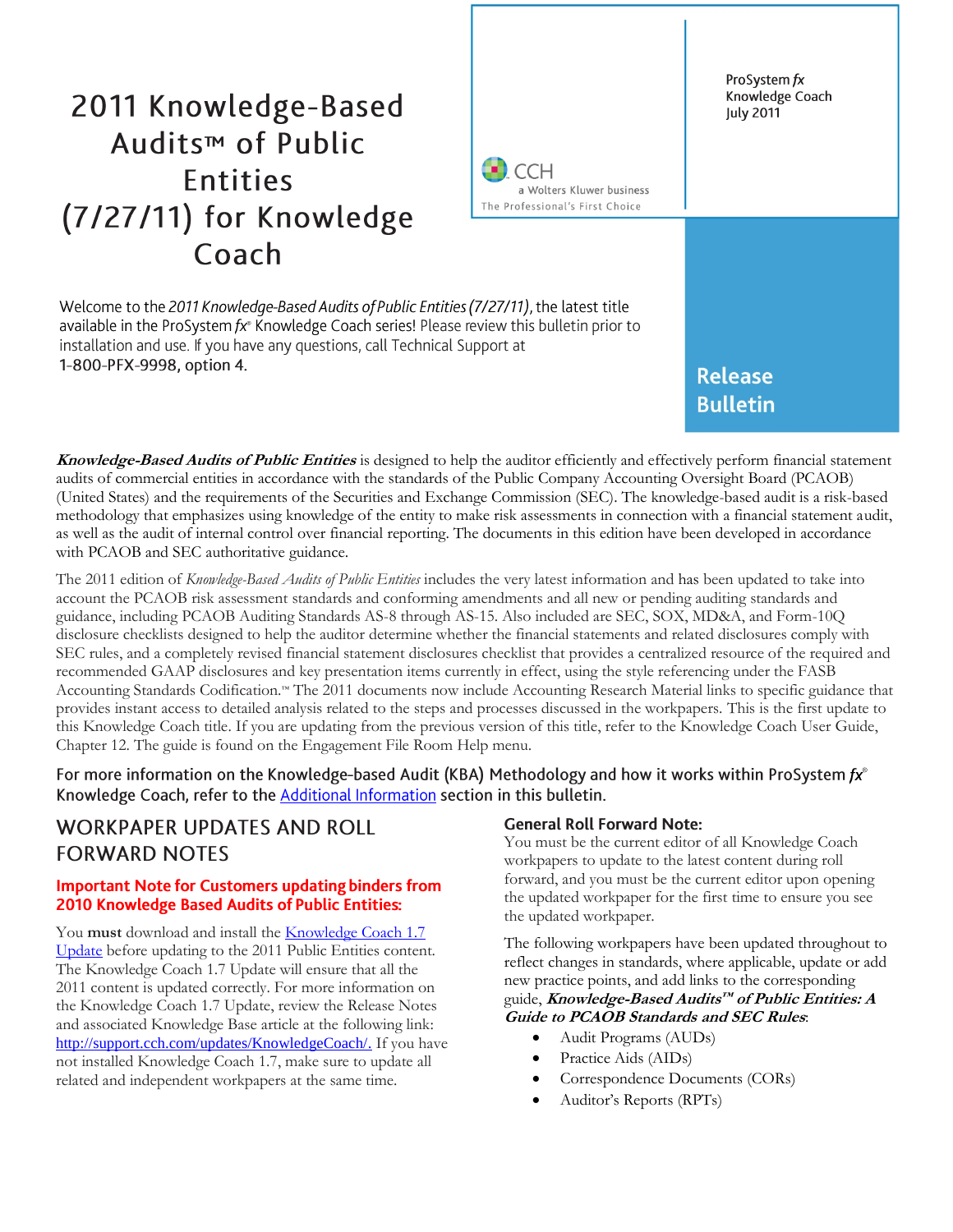Knowledge-Based Audit Documents (KBAs): Updated throughout to reflect changes in standards, where applicable, update or add new practice points, and add links to the corresponding guide, **Knowledge-Based Audits™ of Public Entities: A Guide to PCAOB Standards and SEC Rules**.

- **KBA-400 Understanding Internal Controls:**  $\bullet$ Scoping and Mapping - Updated to provide documentation of the auditor's expectation of significant financial statement disclosures.
- $\bullet$ KBAs 403 through 409 Activity-Level Controls – Updated with a new step for selecting controls for testing of operating effectiveness.
- KBA-901 Series Financial Reporting and  $\bullet$ **Disclosure Checklists** – assist the auditor in ensuring the client has properly reported, presented, and disclosed its financial statement activity in accordance with GAAP and SEC rules. The checklists follow the FASB Accounting Standards Codification format and are current through March 31, 2011.

### **Resource Documents (RESs):**

- RES-001 Knowledge-Based Audit  $\bullet$ Methodology Overview has been updated to reflect organizational and instructional changes, and to reflect changes in standards.
- Former RES-002 Broad Requirements for Performing Audit Procedures has been deleted.
- $\bullet$ RES-003 Consideration of Fraud in Accordance with PCAOB AU 316 Auditing Standards in the Knowledge-Based Audit has been updated to reflect organizational changes.
- $\bullet$ NEW RES-010 2011 Public Entities Title Overview for Knowledge Coach Users has been added as a reference document for the workpaper update information, along with a list of related workpapers for the title.

#### In addition, forms and practice aids throughout have been updated to include new examples and tips and, where applicable, to take into account:

- New literature, standards, and developments, reflected in the following current audit and accounting guidance:
	- $\circ$  Auditing Standards (AS):
		- AS 8, *Audit Risk*
		- AS 9, *Audit Planning*
		- AS 10, *Supervision of the Audit Engagement*
		- AS 11, *Consideration of Materiality in Planning and Performing an Audit*
- AS 12, *Identifying and Assessing Risks of Material Misstatement*
- AS 13, *The Auditor's Responses to the Risks of Material Misstatement*
- AS 14, *Evaluating Audit Results*
- AS 15, *Audit Evidence*
- This title and the KBA methodology incorporate all of the requirements of the new risk assessment standards and conforming amendments.

## **Additional Information on Knowledge Coach and the KBA Methodology**

### **KBA Methodology**

The Knowledge-Based Audit (KBA) Methodology allows the results of one set of procedures to become the input for the next. The key components of the KBA Methodology include:

- An **Overview** that guides auditors through the new methodology.
- Customizable **Audit Programs** that take auditors through related steps and procedures.
- Practice Aids to help auditors complete steps or processes outlined in the Knowledge-Based Audit documents and Audit Programs.
- Auditor's Reports that provide a variety of sample auditor's opinions on audited financial statements.
- Correspondence documents that provide sample letters to be used to comply with PCAOB standards and SEC rules, and may be used in many other common situations.
- Knowledge-Based Audit documents, integral to the risk assessment and overall audit processes, which contain steps and procedures required by PCAOB standards and SEC rules.

Risk Assessment Standards-The practice aids and tools in the **2011 Edition of Knowledge-Based Audits of Public Entities** are designed around the PCAOB's auditing standards to assist auditors by:

- Facilitating compliance with PCAOB standards and SEC rules.
- Providing a detailed discussion of how to identify and select internal controls for testing of operating effectiveness, including a new comprehensive example of a process narrative, identification of key controls, and selection of subset of controls for testing.
- Encouraging more effective audits through tailored audit programs and comprehensive practice aids.
- Helping auditors to focus on and respond to identified audit risks.
- Enhancing audit documentation.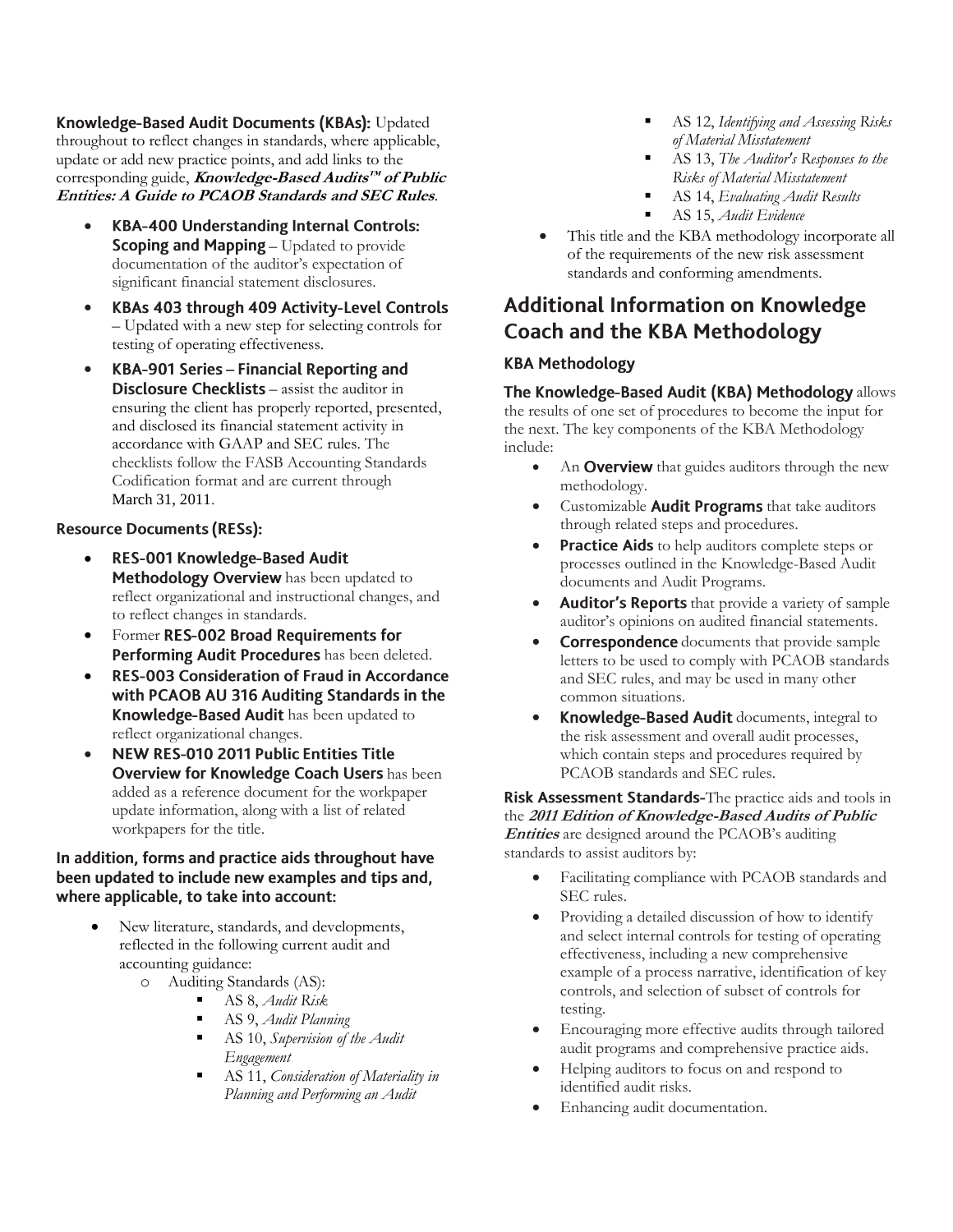# ProSystem fx® Knowledge Coach

ProSystem fx® Knowledge Coach functionality allows auditors to use the Knowledge-Based-Audit methodology more efficiently by eliminating the need for duplicate entry of the same information, tailoring audit documentation to each particular engagement, and documenting the link between risks identified and procedures performed. AUD-100 Tailoring Question Workpaper is a document in Knowledge Coach that presents engagement-level questions designed to aid in tailoring the engagement documentation to fit each client. Completing the questions helps the auditor avoid duplication and unnecessary workpapers.

Before you begin your audit, please review the guidance in AUD-101 Overall Audit Program. This workpaper is intended to be your road map through a Knowledge-Based Audit methodology. You should start your audit with **AUD-**100 Tailoring Question Workpaper and AUD-101 **Overall Audit Program.** 

**Risks** can be captured via the Risk Summary task pane from any Knowledge Coach workpaper by the current editor of KBA-502 Summary of Risk Assessments. This allows the user to continuously assess risks during the engagement. Several workpapers prompt the consideration of the presence of risks, but the Risk Summary task pane must be used to document those risks. All documented risks flow to the Risk Summary. To ensure risks show in findings tables, make sure to check the "workpaper identified in" field of the Risk pane.

**Information Flow** helps cut down on the time spent duplicating information across forms. In addition, the flow of consistent information ensures that information and updates to information are not missed between workpapers. Drilldown functionality helps the user navigate quickly to the source of the information, aiding in the review of the audit file.

**Diagnostics** help you keep track of unresolved issues like unanswered questions, incomplete risks, program steps not linked to risks or relevant assertions, missing workpaper, and more. Diagnostics now show when a form table has not been answered (i.e. tables in KBA-101 Overall Audit Strategy that are added by the tailoring questions in **AUD-100** Tailoring Question Workpaper).

Links to Accounting Research Manager (ARM)-If you subscribe to an ARM library that includes audit content, you can link directly to source material from Resources within Knowledge Coach documents. These links have been updated to reference to the standards under the FASB Accounting Standards Codification™. Also, if you subscribe to the *Knowledge-Based Audits of Public Entities Guide* on ARM, you can take advantage of brand new links to the audit guide material from within the Knowledge Coach documents.

Interpretive Guidance is integrated into each Knowledge Coach template through the Tips view of each new task pane. Informational features include Practice Points, Examples, Optional Workpapers, and Resources to help auditors work more effectively and efficiently. We have also added the ability to navigate from Resources within a document or the tip pane directly to CCH's Accounting Research Manager and industry audit guides by simply clicking on the Reference.

### **Important Notes**

- **Note:** If you are updating from the 2010 Knowledge-Based *Audits* TM of Public Entities, you must install Knowledge Coach 1.7 Update to ensure that your content updates correctly.
- Make sure to save changes to workpapers before closing the workpaper or the binder to ensure data is correctly updated.
	- If your Current Editor Knowledge Coach MS Word workpapers become read-only or crashes, please do the following: o Keep the binder with the affected workpapers open.
		- o Contact Customer Service at 1-800-PFX-9998, option 4 to obtain a repair utility.
- Knowledge Coach cannot be used within the Shared File Room (SFR) feature of Engagement. However, Knowledge Coach workpapers can be shared across team members through check in, check out, workpaper assignment, synching to the central file room, and through peer-to-peer synch in the same way that other Engagement workpapers are shared.

### **System Requirements**

- This title MUST be used with ProSystem *fx* Engagement version 6.5 and higher. If you are upgrading from ProSystem *fx*  Engagement 6.0, 6.1 or 6.1.2, please contact Technical Support at 1-800-PFX-9998, option 4 for detailed instructions.
- A minimum of 2GB of RAM is required for optimal performance when opening and navigating through ProSystem *fx*  Knowledge Coach documents.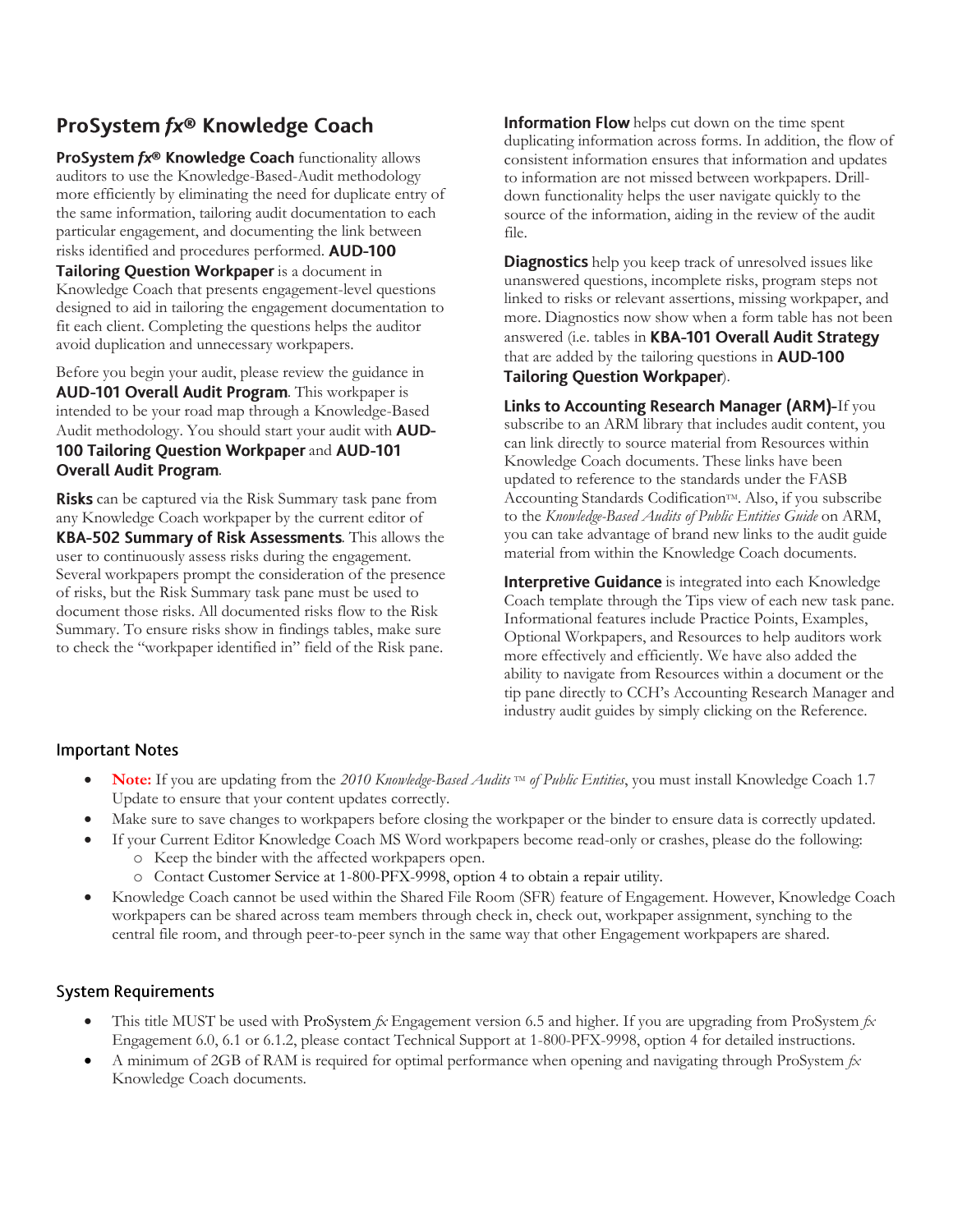#### **Download Instructions**

Download the 2011 *Knowledge-Based Audits*<sup>TM</sup> of Public Entities from the **ProSystem** *fx* **Knowledge Coach Updates** section of the ProSystem *fx* Engagement Support Web site at the following URL: **http://support.cch.com/updates/KnowledgeCoach**, then select the **Knowledge Coach Series** and **Download file** link next to the **2011 Knowledge-Based Audits of Public Entities: A Guide to PCAOB Standards and SEC Rules**. On some occasions, the content package file (.KCP) has downloaded with the extension changed to .ZIP. If this occurs, please change the extension of the downloaded file to KCP using all capital letters.

**Important**: ProSystem *fx* Engagement version 6.5 or higher must be installed on the computer in order to install this Knowledge Coach title. Additional requirements include Microsoft Office 2007, Microsoft Office 2003 Primary Interop Assemblies (PIA) and Visual Studios 2005 Tools for Office Second Edition Runtime (VSTOR).

The following 2011 Knowledge-Based Audits of Public Entities (7/27/11).KCP download is a proprietary file that must be installed from within Engagement. Save this KCP file to a location on your local drive, extract it, and follow the Installation Instructions included in the Release Bulletin.

#### Installation Instructions

Once you have downloaded your Knowledge Coach title, you will need to add it to the list of titles within ProSystem *fx* Engagement. The only additional system requirement is approximately 75MB of disk space to store your Knowledge Coach program content files. Please refer to the ProSystem *fx* Engagement with Knowledge Coach Release Notes for any other system requirements.

After downloading the *2011 Knowledge-Based Audits of Public Entities,* do the following:

1. Launch the ProSystem *fx* Engagement Workpaper Management application so that the Local File Room is displayed. Select **Tools > Knowledge Coach Titles**.

The Knowledge Coach Titles window will be displayed.

- 2. Choose **Add Title**.
- 3. Browse to the title package file (\*.KCP) that you previously downloaded and extracted from the ProSystem *fx* Knowledge Coach Support Web site.
- 4. Choose **Open**.

The system will display a progress indicator while the title package is added. You will receive a message that the title has been successfully installed once the process is complete.

Once the title is added, you must release it, so that other staff members in your firm can use it. You may also wish to "unrelease" previous versions of the title.

To unrelease a title:

- 1. Select a previous version of the KBA Public Entities title.
- 2. Choose **Unrelease Title**. The date will be removed from the *Date released* column, and staff that do not have the staff group property right to insert unreleased titles will not be able to insert the unreleased titles into a binder.

#### **Note**: You can determine this access in the **ProSystem fx Engagement Admin** module by selecting a staff group and choosing **File** > **Properties** > **Content** "Insert Knowledge Coach workpapers from unreleased titles" option.

#### To release a title:

- 1. Select one of the Knowledge Coach titles in the list that has been added but is not yet released.
- 2. Choose **Release Title**. The current date and time will be displayed in the *Date released* column, and the status will change to "Released."

**Note:** You must add and assign a Knowledge Coach module as well as the Knowledge Tools title license in the ProSystem *fx* Engagement Administrator before using the workpapers.

**Important:** Once the *2011 Knowledge-Based Audits of Public Entities* title has been added and released, it will be automatically deployed to other staff members when they login to the "Office" location, or when they synchronize a binder that contains Knowledge Coach workpapers from this title.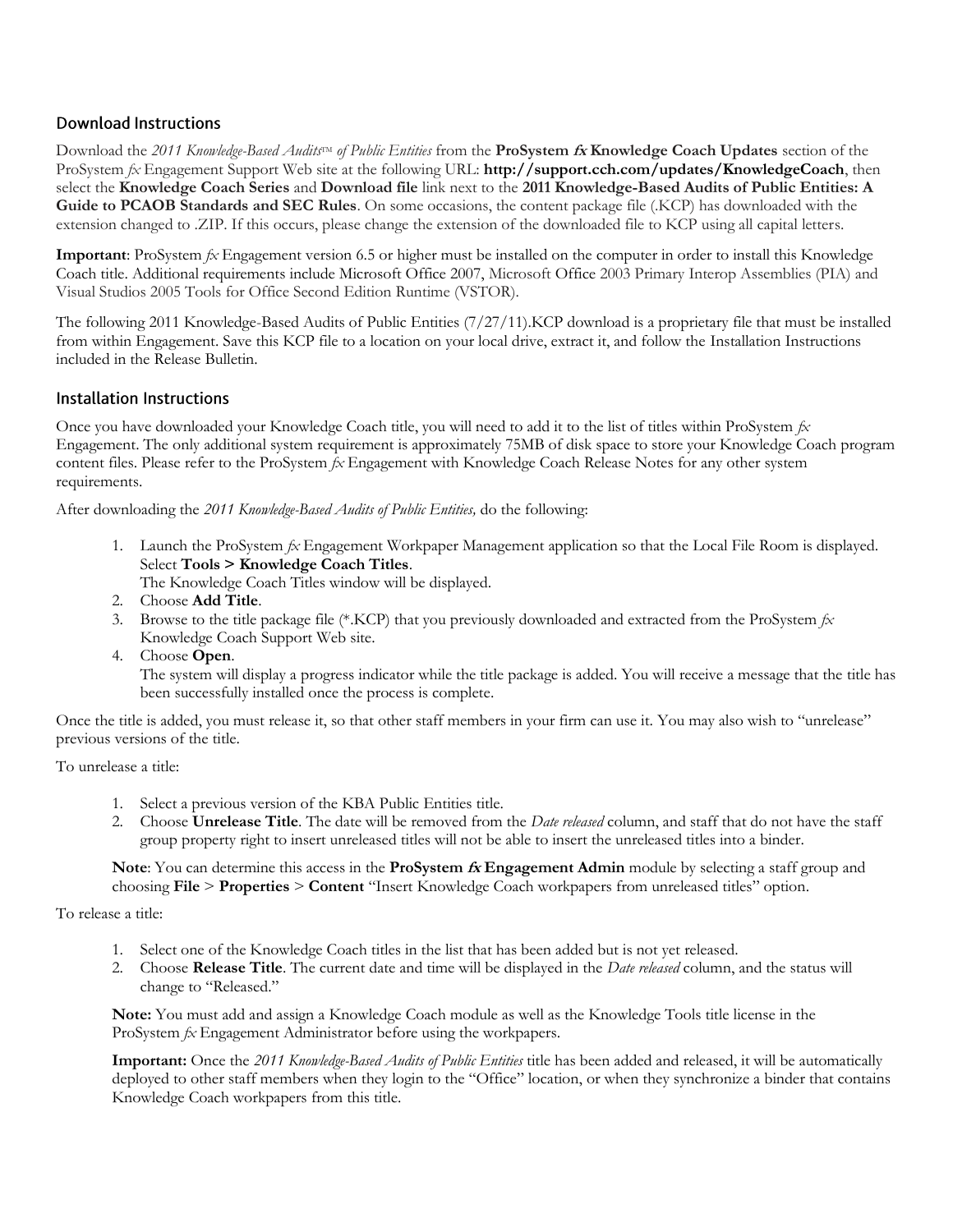#### **Online Permission Key**

Permission key files may be downloaded from our Web site at **http://tax.cchgroup.com** or when adding or updating the new licenses within ProSystem *fx* Engagement with Knowledge Coach version 6.5 and higher. After updating the license file in the ProSystem *fx* Engagement Admin module, licenses need to be assigned to the staff who will use 2011 *Knowledge-Based Audits*<sup>IM</sup> of *Public Entities*.

If you have not already established a Single Sign-on (SSO) account with Customer Service, we urge you to do so at this time.

Permission keys are no longer generally distributed via floppy diskette. You can choose to continue receiving the diskette by going to **http://tax.cchgroup.com/pfxsupport**, clicking the Firm Administration link, and making the appropriate selection (SSO access is required), or by contacting Customer Service at 1-800-PFX-9998, option 4.

#### **Accounting Research Manager**

CCH's Accounting Research Manager is the most comprehensive, up-to-date and objective online database of financial reporting literature. It includes all authoritative and proposed accounting, auditing, and SEC literature, plus independent, expert-written interpretive guidance.

Our Weekly Summary email newsletter highlights the key developments of the week, giving you assurance that you have the most current information. It provides links to new FASB, AICPA, SEC, EITF, and IASB authoritative and proposal-stage literature, plus guidance from financial reporting experts.

Our team of content experts updates the system on a daily basis, so you can stay as current as possible. What's more, our experts attend critical standard-setting meetings and summarize the results for you, which means you'll learn of newly released literature and deliberations of current financial reporting projects as soon as they occur! Plus, you'll benefit from their easy-to-understand technical translations. Our expert's interpretations clearly lay out what the rules mean from your perspective.

Newly available is the Knowledge-Based Public Entities, an audit guide that helps you comply with the PCAOB's risk assessment standards and has incorporated the Knowledge-Based Audit methodology. The primary objective of the guide is to provide practitioners with an effective approach for conducting audits of public entities. This publication supplements and complements the KBA documents that are available in Knowledge Coach.

With Accounting Research Manager, you maximize the efficiency of your research time, while enhancing your results. Learn more about our content, our experts, and how you can request your free trial by visiting **http://www.accountingresearchmanager.com**. You can also access the Accounting Research Manager Web site by selecting the item in ProSystem *fx* Engagement from the Guidance tab on the Shortcuts bar in the Binder window.

### Links to Accounting Research Manager (ARM)

As indicated above, subscribers to an Accounting Research Manager library that includes source content can link directly to source material from references within Knowledge Coach workpapers. These links have been updated to reference the new Codification released by the FASB and are available on ARM. The Codification on ARM is fully integrated with U.S. and international accounting standards, other non-authoritative materials and industry leading interpretive guidance.